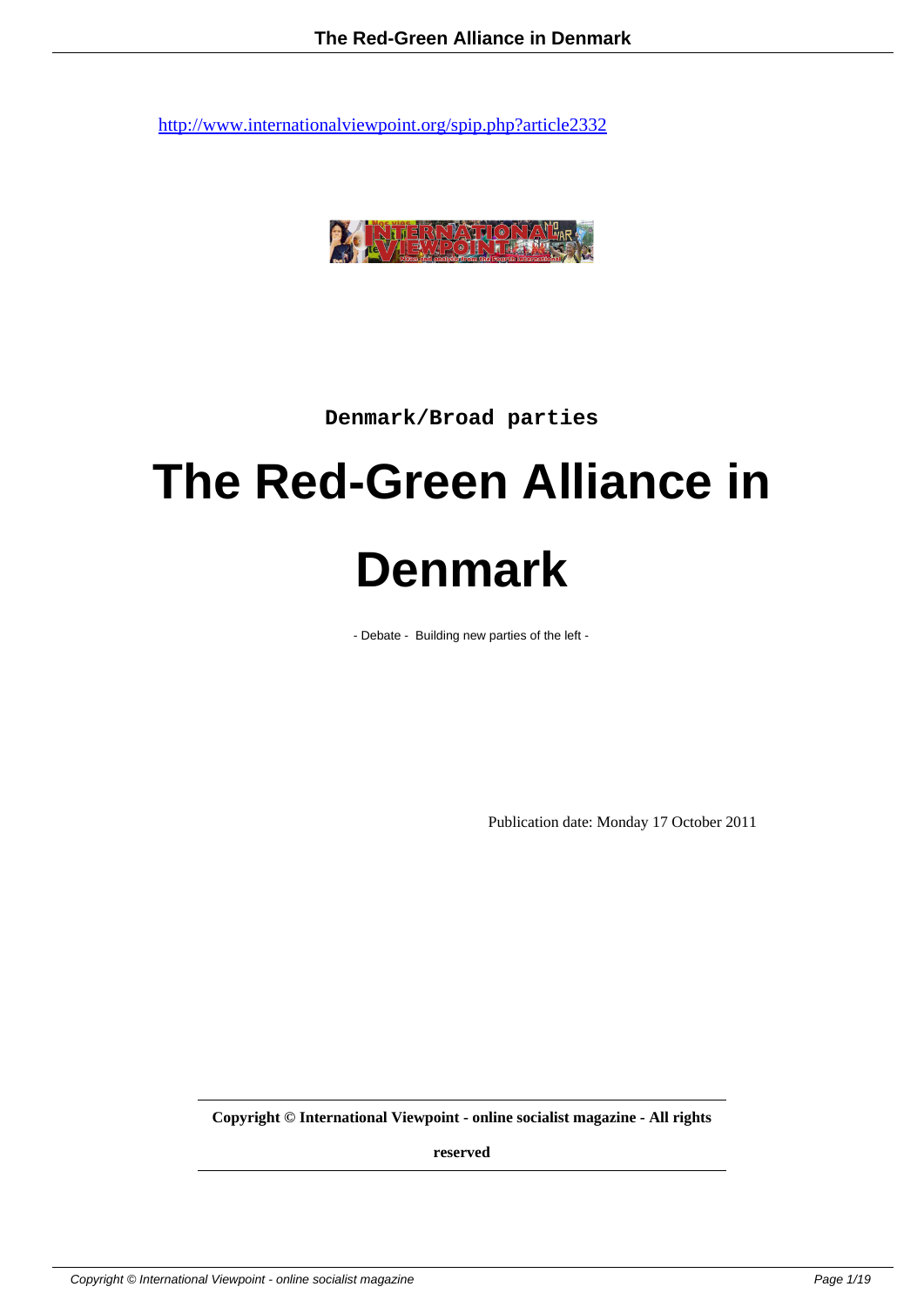**This contribution outlining the history of the Red-Green Alliance is taken from the book New Parties of the Left - Experiences from Europe published by Socialist Resistance (Britain) and the International Institute for Research and Education (Amsterdam) in July 2011.**

# **Introduction: the present challenge of the Red-Green Alliance**

In the coming years The Red-Green Alliance (RGA) of Denmark faces challenges, opportunities and risks that probably are bigger than at any other time since its foundation in 1989. The next elections can be called by the prime minister at any time, but no later than November 2011. According to opinion polls over the last almost two years to January 2011, the present government of the two main bourgeois parties will lose its majority. This will make possible the establishment of a government of two reformist workers parties, needing the support from the RGA and/or a small centre bourgeois party in order to have a majority.

The new situation in parliament, combined with economic crisis, may open a period of increased social and political struggles and political radicalisation. But at the same time the RGA will come under the influence of reformist and populist pressure, externally and internally.

The RGA was probably the first broad and pluralist anticapitalist party in Europe to develop out of the changed political landscape after the fall of the Berlin Wall. It arose organically out of the left wing of the Danish labour movement, merging several established left parties. It has had representation in parliament since 1994.

To understand the nature of the RGA, its development, its positions and the challenges it faces today, it is necessary to make a brief sketch of the Danish labour movement and the Danish left. Social democracy

The Danish Social Democratic Party traces its history back to the 19th century European labour movement, having been part of both the First and the Second International. Its close links to the trade union movement, its reformism and its bureaucratization more or less follows the path of the rest of European social democracy.

Danish social democracy first came into government in the late 1920s and 1930s as part of an alliance with a centre bourgeois party, based on small farmers and city intellectuals, implementing social reform, but always seeking acceptance and alliance with big agriculture and industry.

After World War II, the party was the backbone of building the so called Welfare State, still based on class collaboration and a compromise with the main bourgeois parties and organisations of industry.

During the economic crisis of the 70s the space for class compromise narrowed, and faced with problems of state finances, balance of payment, unemployment and a rising left wing in the trade unions and on the political scene, a Social Democrat-led government gave up power voluntarily in 1982.

Since then, like many other European Social Democratic Parties, the Danish party has developed in a social-liberal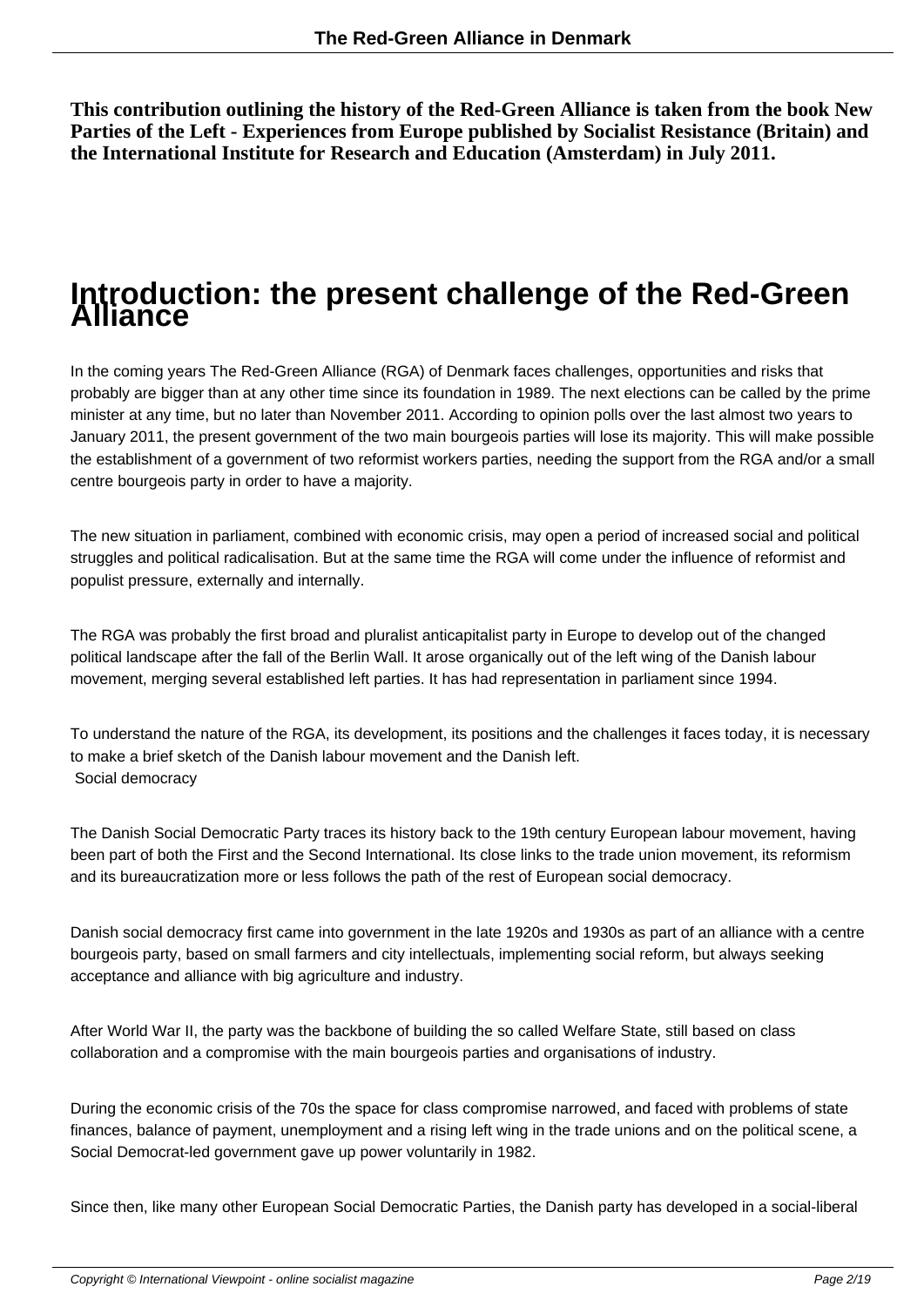direction - outside government (1982-1993; 2001-2011) and as the leading governmental party (1993-2001). Its share of the votes, its standing in opinion polls, and its membership, has all decreased and fierce power struggles have taken place.

Trade Union Movement

The development of the Danish trade union movement has been parallel to that of social democracy, the two regarding themselves as being parts of the same movement. In Denmark the trade union movement has always been unitary. Since the 1950s the percentage of organisation has been very high: close to 100% in industry, less in public jobs and service. The official or unofficial closed shop is normal. During the last two or three decades, union membership has declined, though not as dramatically as in many other European countries.

From time to time, left forces have gained influence at shop steward and branch level. But apart from the CP leadership of the sailors union for a couple of decades and the nursery school teachers union for a brief period, the Social Democratic Party has been hegemonic at the national federation level and in the two confederations LO and FTF. At the moment only the national union of public employees is not headed by a Social Democrat. The political left

The Danish Communist Party came out of the historical split in the international workers movement and became Danish section of the Third International. Politically it followed the Moscow party line all the way to the end. It had some influence in the trade union movement in the 1930s, especially among unemployed workers. At that time it gained a small representation in Parliament through proportional representation.

It grew during and after World War II because of its involvement in the underground armed liberation movement against German occupation. For ten years, after the World War, it held on to its positions both in parliament and in trade unions. But after supporting the Soviet occupation of Hungary in 1956, it experienced a serious setback and a split.

Its influence grew again from the beginning of the 70s as part of the overall political radicalization of the period. It gained important influence in the movement against Danish membership of EU, the peace movement, the trade union youth movement and the student movement. At that time it regained parliamentary representation.

The CP almost collapsed with the breakdown of the Soviet Union, both for political and financial reasons, and has split into several small factions. As a result of the Soviet invasion of Hungary and the secret Khrushchev speech in 1956, a split in the CP headed by the then chairman occurred leading to the establishment of the Socialist Peoples' Party. The party distanced itself from Moscow, and it positioned itself close to, but still to the left of the Social Democratic Party. A part of the trade union activist base of the CP followed the chairman into the Socialist People's Party, but the party focused almost all its activities on parliamentary work.

In the first election after its establishment (1960), the Socialist People's Party won 11 Members of Parliament (MPs) (6% of national vote). Its number of MPs has since fluctuated, peaking in 1987 with 27 MPs (15%). In two periods in the 60s and the 70s, the party was part of the parliamentary majority supporting Social Democratic-led governments, but never in government itself. From the late 1987 until 2007, the representation in parliament of Socialist People's Party gradually declined.

The radicalisation of the 1960s also led to the establishment of the Left Socialist Party, born as a split of the Socialist People's Party's in 1967. The split was triggered by the Socialist People's Party participation in anti-worker legislation. From the beginning the Left Socialist Party was a mixture of all elements of the New Left: hippies, anarchists, Maoists, Trotskyists, other self-declared Leninists, anti-imperialists and many other shades of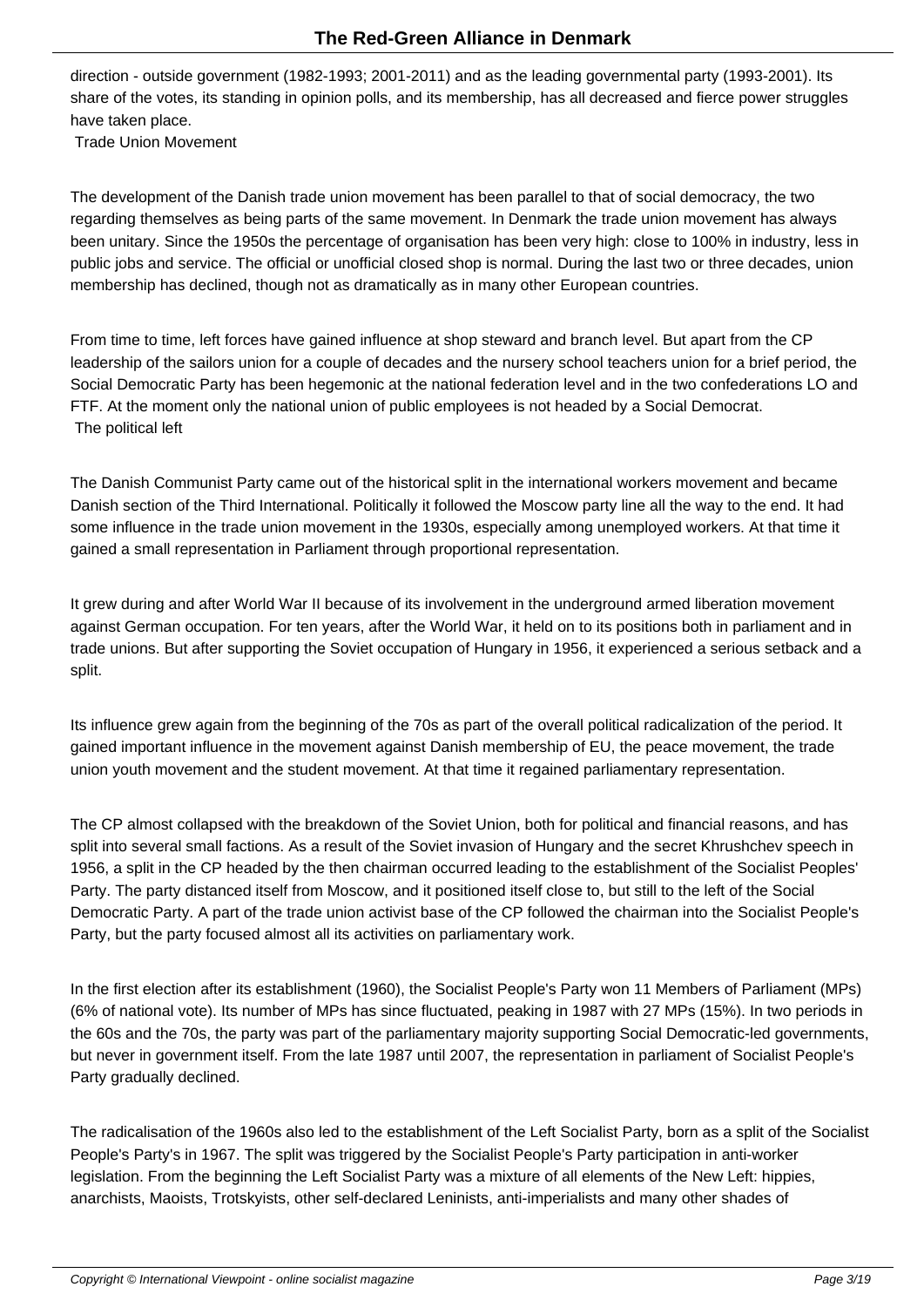anti-establishment opposition.

Through most of its existence the Left Socialist Party has had a small parliamentary representation (between two and four percent) until 1987. This representation gave the party a special position on the far left in relation to other groups that either stayed outside or left the Party at different times. Among these were several Maoist groups, several non-Trotskyist, Leninist groups and the Danish section of the Fourth International.

There have always existed one or more Trotskyist groups in Denmark since the 1930s. They have done important political work, especially international solidarity, but never had any real influence in the Danish labour movement. After World War II the Danish section of the Fourth International experienced a period of splits. Some opted for entryism in social democracy, others in the CP. But most of them took part in the establishment of the Socialist People's Party in 1958.

As in many other European countries the Fourth Internationalists grew as a result of the radicalization of the 1960s.

They took part in the Socialist People's Party split which established the Left Socialist Party. At the beginning of the 1970s the majority of the Fourth International section left the Left Socialist Party and established its own organisation, which experienced some growth until the mid-1980s. In 1980 it changed its name to the Socialist Workers Party (SAP) and started publishing a weekly paper. It turned its political and organisational focus to industry and the trade unions and collected enough signatures (around 20,000 - out of a population of about 5.1 million) to be able to run national lists for the parliamentary election three times in 80s - all on the basis of a membership of no more than 200. The election results were very modest, around 2,000 votes.

The Red-Green Alliance was established in 1989 on the basis of a written agreement between the CP, Left Socialist Party and SAP - and was soon joined by the remaining fragments of the Maoist Communist Workers Party (KAP).

# **The social struggles and movements of the late 1970s and 1980s**

Established in 1989 the RGA was also a product of the social struggles and movements of the late 1960s, the 1970s and the 1980s - or more precisely a product of the decline of these movements. Grassroots and left activity in the trade union movement grew in these years, sometimes threatening Social Democratic hegemony. Members of left parties and groups built support committees for wildcat strikes and organised left-wing oppositions in trade unions. It never became a unitary left wing, since the strongest left wing force, the CP was keen not to clash fundamentally with the Social Democratic union leadership.

The highpoint of working class struggle was the strike movement of 1985 against the new union contract and against the government which came close to a general strike and almost forced a government, composed of two bourgeois parties, out of office. The strike movement was led by left wing forces together with oppositional Social Democratic Party trade unionists and it actually bypassed the national trade union leadership.

The strike movement neither succeeded in reducing working week, as was its official aim, nor in ousting the government, but it did put a brake on the neoliberal and anti-union offensive of the Danish ruling class. It prevented the ruling class from inflicting defeats on the working class the way they did in the UK and USA.

In the period from 1967 to 1989, several important grassroots and extra-parliamentary movements developed in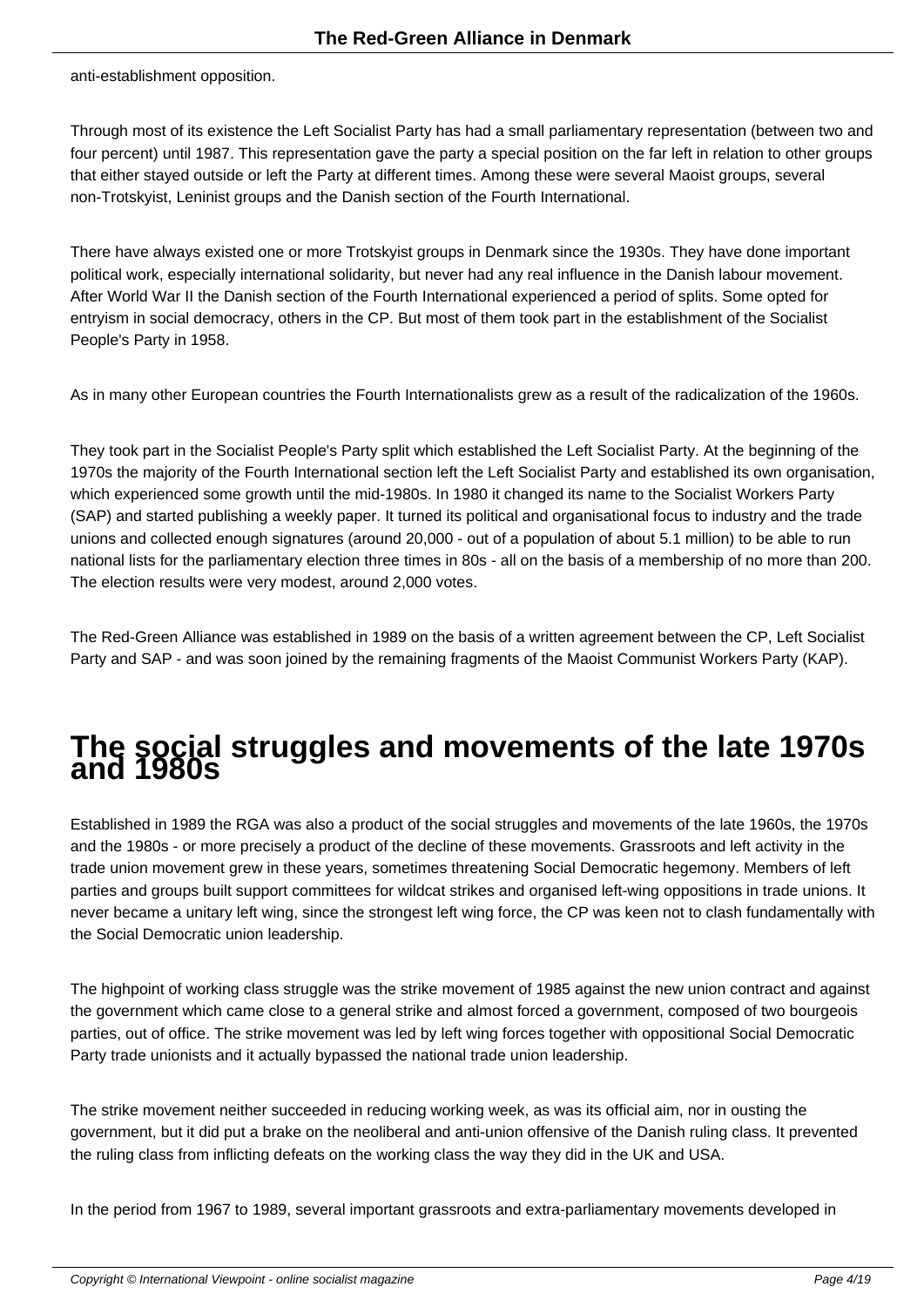Denmark. Some of them, consisting of several hundreds of local committees, were supported by important parts of the trade union movement and mobilised up to 100,000 in demonstrations. These movements were a result of, and gave impetus to, political radicalisation. The most important of them were:

" The anti-Vietnam War movement and other anti imperialist movements, primarily among the youth,

" The movement against the introduction of nuclear power plants in Denmark which was a 100 percent successful,

" The movement against the EU, mostly focusing on the succeeding new treaties put up for referendums and on elections to European Parliament. This Danish anti-EU sentiment was - until the mid 90s - represented almost exclusively by left parties and individuals, though with some nationalist tendencies,

" The peace movement which for several years focused on preventing a NATO-plan for new nuclear warheads in Europe and on forcing the government to implement official Danish policy of no nuclear weapons on Danish soil in peace time.

The movement forced the government to insist on Danish minority statements in all NATO decisions on nuclear armament for several years, " The various movements of students against cuts and for democratisation of universities and colleges.

### **The decline of the late 1980s**

At the end of the 1980s these movements declined. The left wing was not able to recover its position in the trade union movement after the apparent defeat of the strike movement of 1985. The neo-liberal offensive was weaker and later than that in the UK and the USA, but nevertheless it took its toll and had its effect. This created a mood on the left that "forces of resistance" had to stick together. And, of course, the collapse of the Soviet Union bloc hit not only the CP, but also the non-Stalinist left wing constituency. In this way Denmark did not differ from many other countries of Europe.

In the general election in 1987 the Left Socialist Party failed to pass the 2% threshold and lost its parliamentary representation. It stood in one more election in 1988 with even worse result. The CP had lost representation earlier, and neither SAP nor KAP came near to the threshold. For one brief election period a populist split from the CP was represented in parliament.

For the first time in decades, no party to the left of the Socialist People's Party was represented in Parliament. In a few municipalities common left slates were established. Already before the 1988 national elections informal contacts had been made between individual leaders of the CP, the Left Socialist Party and SAP. The latter two made an electoral agreement allowing SAP candidates on the Left Socialist slate. On election night both representatives of SAP and of the Left Socialist Party introduced the idea of some kind of national electoral collaboration between the three parties.

The basic motivation, of course, was the need of a nonreformist representation to the left of the Socialist People's Party in parliament. At the same time, a maturity had developed in sections of the three parties which wanted to end decades of political infighting on the left.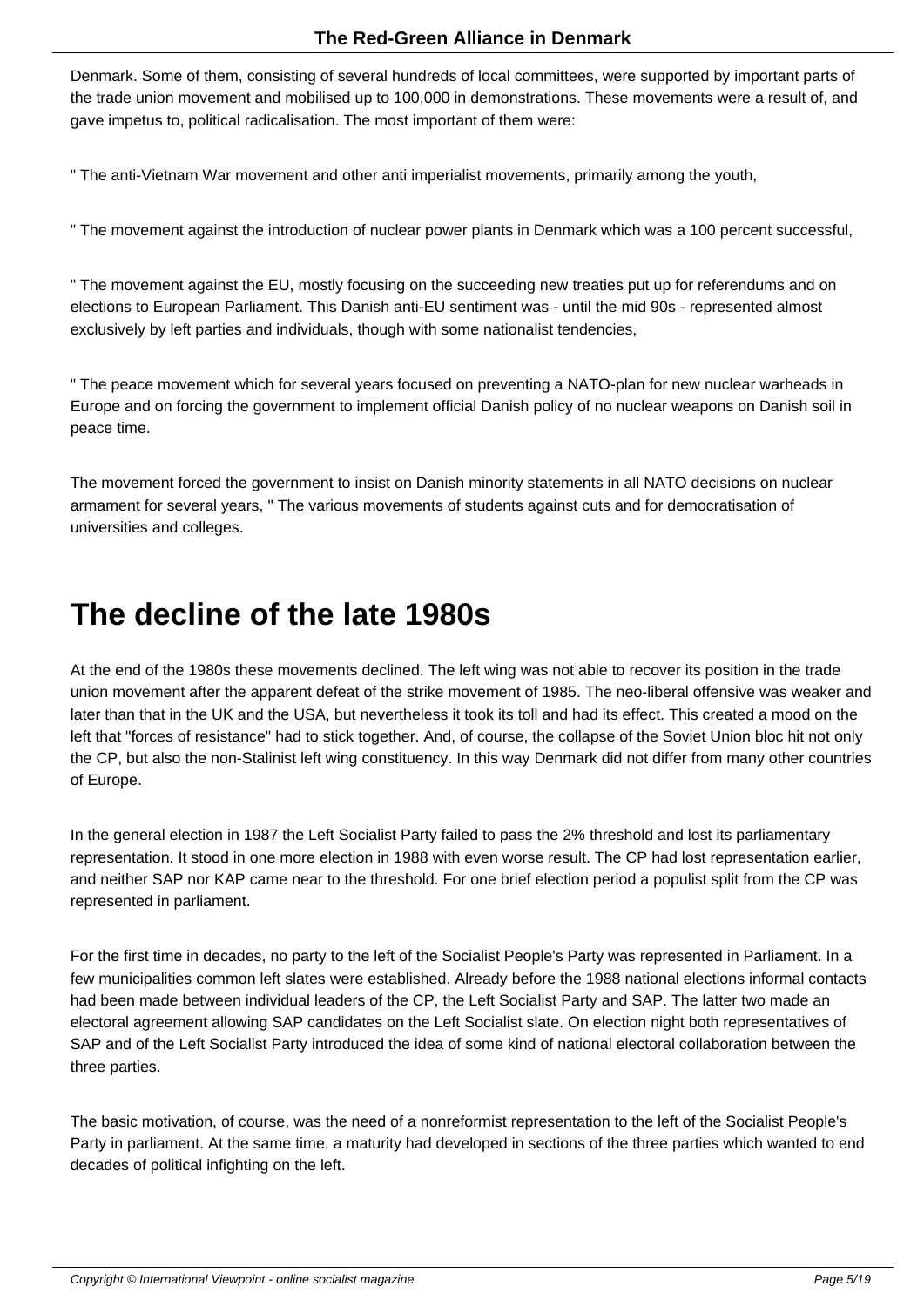The CP was also undergoing a decline and fragmentation under the influence of Perestroika in Soviet Union, with people and groupings developing in all kinds of directions.

In the SAP, individual leaders were influenced by the discussions on party building and left alliances taking place within the Fourth International, especially at the IIRE-school in Amsterdam. The Red-Green Alliance established

Negotiations took place over a long period. There was a deep mistrust in the membership of all three parties towards the other parties.

Important political differences existed, especially between SAP/the Left Socialist Party on the one side, and the CP on the other.

Organisationally, the SAP and the CP tended to side together against the deep rooted anti-Leninism in the Left Socialist Party.

Complicating the process was the fragmentation of the CP. One group was rapidly moving to the right, either to social democracy or into business careers. A major group opted for a much broader unity; some kind of peoples' front on an ill-defined platform and with very vague ideas of its components. Another major current wanted to stick with classical Stalinism.

Another issue was the difference of size. The CP had about 4,000 members, Left Socialist Party between 500 and 600 and the SAP not much more than 100, but with a much higher level of activity.

Should this be reflected in influence on the political program and in the leadership? In the pre-foundation negotiations an understanding was developed that all three parties were needed for a balanced alliance.

In reality the issue was settled at a time when the negotiations were in a stalemate because of the factional struggles in the CP. To speed up the process and to put pressure on the CP, the Left Socialist Party and SAP started to prepare to stand in the next elections. This initiative was legitimised by an endorsement from the CP-chairman, though no formal decision in the party had been taken.

According to Danish election law, a party not already represented in parliament must collect around 20,000 verified signatures in support of their participation, to be allowed to stand in national elections. Practically you need 25,000, because many are not valid.

Left Socialist Party and SAP set a target of 10,000 signatures each, while expecting 5,000 from members of the CP and non-aligned activists. For a party of 100 activists it was a huge target, but with the past experience of successful campaigns of to collect 25,000 signatures three times during the 80s, SAP reached its target before the Left Socialist Party - and established itself in that way as an equal partner in the collaboration.

Finally in 1989 an agreement was established between the parties. At that time supporters of the project had won a majority in the CP, though some of them still had the goal of changing it to a much broader alliance on a less developed and not so leftist political platform. A minority left to establish a new but much smaller traditional Stalinist Communist Party.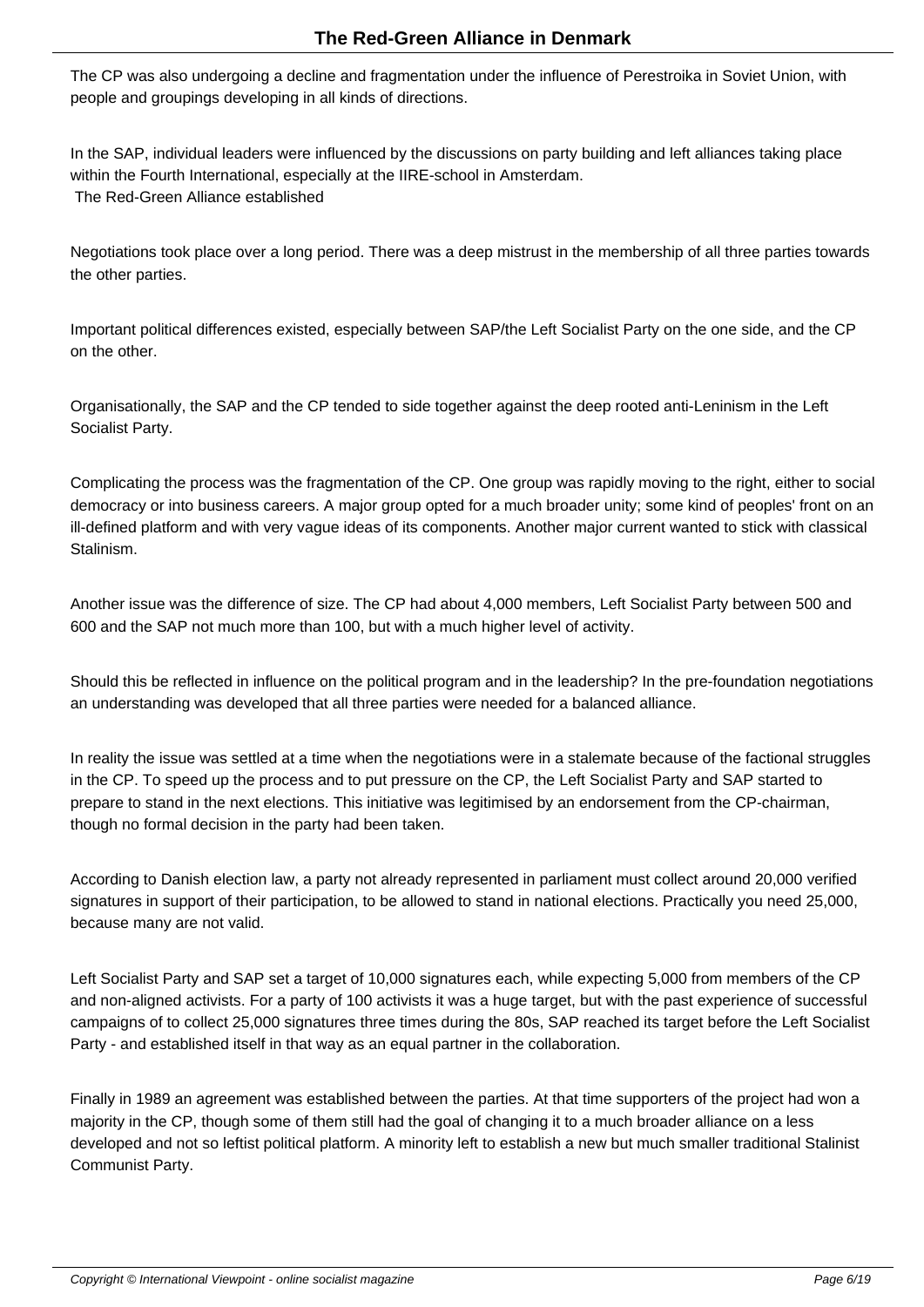In December 1989 a founding National Conference was held to declare the establishment of a new organisation which was to be an alliance and not a party.

The conference adopted a preliminary political platform and a set of organisational rules. A national leadership was appointed by 54 New Parties of the Left each of the three parties and some individuals - but each of the parties could veto any decision.

The name Enhedslisten was chosen. Directly translated it means Unity Slate, stressing the common understanding of the alliance as a corporation for election purposes, while the founding parties continued their separate existence as fractions of the alliance, each with a public face and public activities. Some members preferred the name Red-Green Alliance (RGA). It was incorporated as a "second" name, and soon it was decided to use that outside Denmark, because of the very Danish character of the real name.

The incorporation of "Green" in the party name illustrated that no green party was ever able to establish itself in Denmark. This was partly because the socialist left wing at an early stage manifested itself with a green agenda, beginning with the campaign against nuclear power.

In the next two national conferences the political platform and the organisational rules were developed. The now very small Maoist KAP joined, and the proportion of non-party affiliated members grew, leading to a cancellation of all formal special rights of the founding parties.

Important parts of the political platform which was developed during pre-foundation negotiations and during the first couple of years were: .

" To the left of the Socialist People's Party

" Anticapitalist and socialist .

" In favour of democratic rights and with an explicit distancing from "experiences of the Soviet bloc" (reflecting real political developments in parts of the CP) .

" Focusing on parliamentary activities, but promoting extraparliamentary mobilisations

- " Anti-European Union .
- " Ecological .

" Pro-trade union .

The RGA adopted a principle for parliamentary work that originated from the Left Socialist Party which consists of guiding rules for MPs and local councillors. They are expected to: .

" Vote for any law or law amendment if it is even a slight improvement (against sectarianism and ultimatism) .

" Vote against any law or change of law if it contains any cutback or set-back in relation to our political platform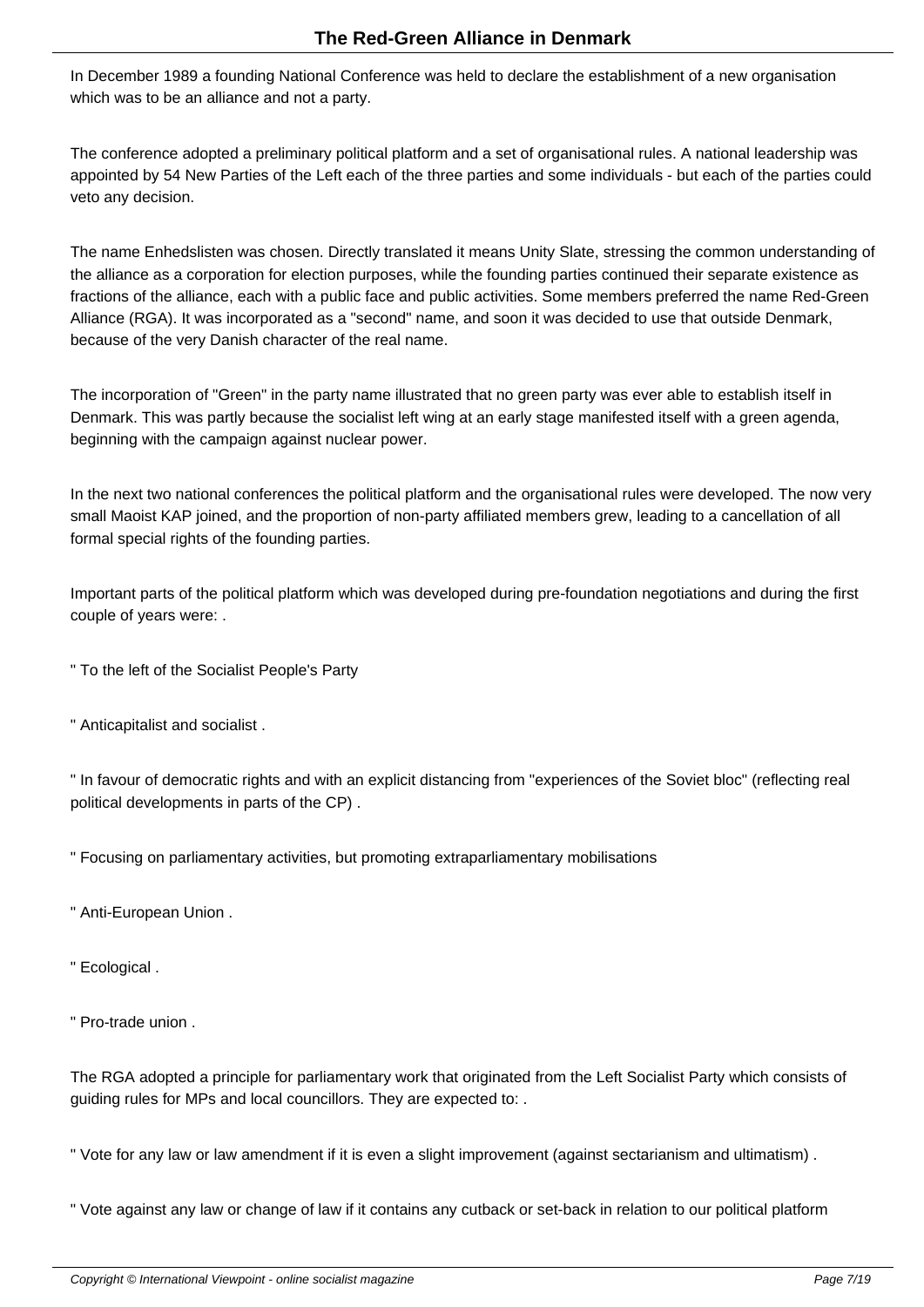(against pragmatism and usual parliamentary behaviour of reformist parties) .

" Vote therefore against parliamentary deals or horse-trading of packages of law amendments, where all participating parties get a little in their favour in exchange for supporting elements, they don't like (this is a integral part of Danish parliamentary life because of proportional representation, with many parties and none having a majority by itself).

Again in 1990 national elections were called, and for the first time the RGA stood on its own slate. The campaign was not very well prepared: the election manifesto was marked by many compromises, and the majority of the top candidates were "famous" leftist individuals outside the three parties, not all of them very familiar with the RGA-platform and the election manifesto.

The RGA received 1.7% of the votes, below the 2% threshold, and thus won no representation in parliament. Shortly afterwards the ex-CP chairman and a group around him left the RGA and joined the Socialist People's Party, where today he is the Number Two Man! There was then a period of almost four years until the next election which helped the RGA to mature politically and organisationally. The disappearance of the most right wing CP-group helped in this process. Mutual mistrust diminished, collective experience of political campaigning was gained and a limited political platform on different issues was developed.

Gradually more and more individual members joined the RGA.

It changed from collaboration between three parties to a membership organisation. But the notion of an electoral bloc still existed, mostly in the CP, but also in SAP and less so in the Left Socialist Party. All three parties kept their own organisational structure with offices, meetings and publications though KAP quickly dissolved as did the Left Socialist Party some years later.

The question of the European Community/European Union has been a major issue in Denmark since 1972 when a majority in a referendum voted to join. Most other new treaties have been put up for a referendum. Resistance to the EU has been an issue which is popular, working class and of the left. Even social democracy was strongly divided at one point, and they campaigned for a rejection of the Single Market in 1984.

In 1992 a majority voted against the Maastricht Treaty, creating political chaos in Denmark and to some extent in the EU. But soon afterwards a broad group of political parties, including the Socialist People's Party, made a so called "national compromise" leading to the Edinburgh agreement and a new referendum in 1993 incorporating four opt-outs for Denmark in the treaty.

To many members and voters of the Socialist People's Party this was seen as treason, while the RGA was the only left party 56 New Parties of the Left campaigning for a "No" in the second referendum on the Maastricht Treaty which included the Edinburgh agreement.

This was probably the most important single factor behind the 1994 election result of the RGA. Not only did the RGA pass the threshold, but it obtained 3.1% of the votes securing the election of 6 MPs. The group was composed of two members of the Left Socialist Party, two members of the CP, one member of the SAP and one exmember of the KAP.

In many ways this was the second birth of the RGA.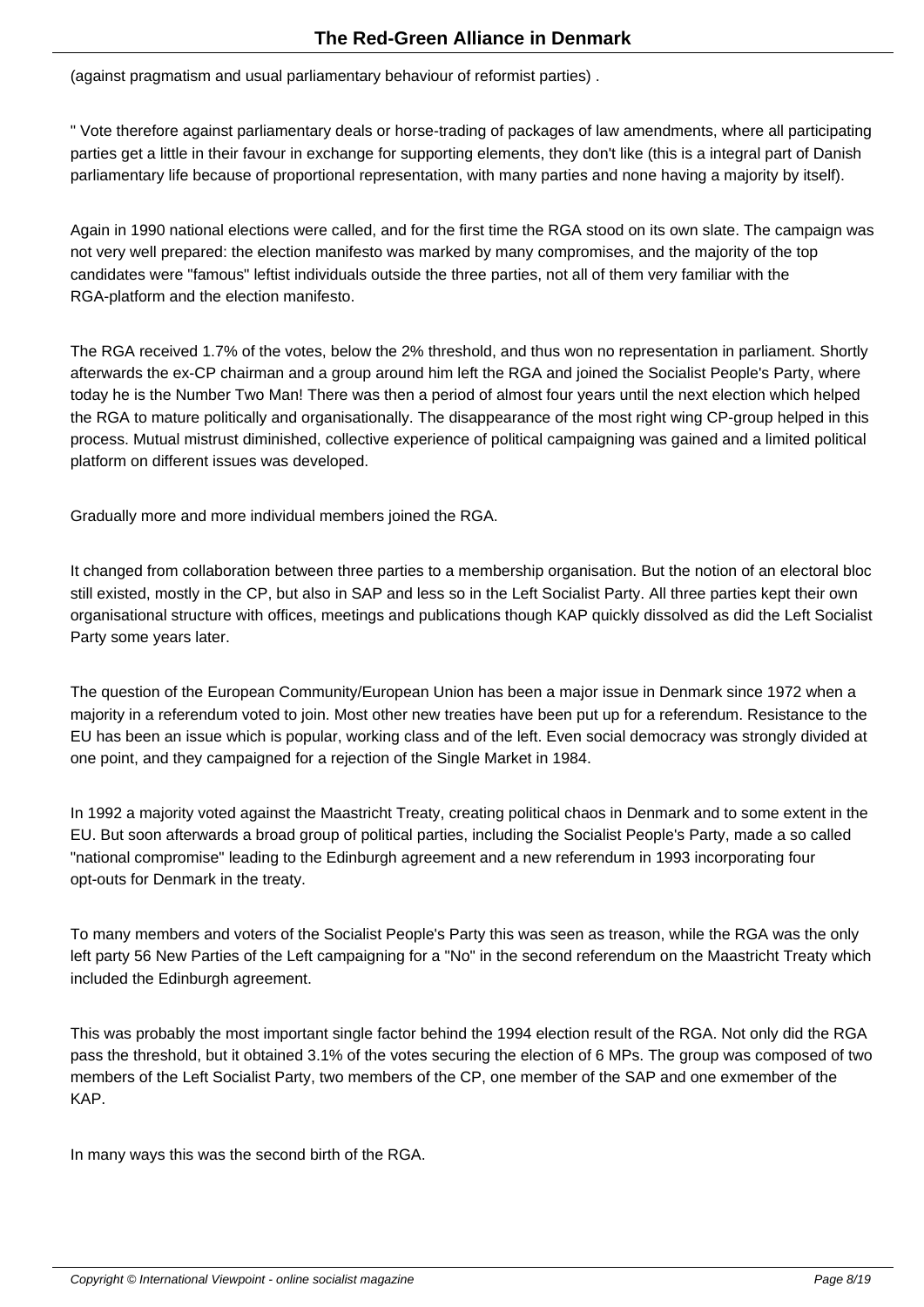#### **Parliamentary watchdog**

Since 1994 the RGA has been represented in parliament, shifting from 6 to 5 to 4 to 6 and then again 4 MPs. Until around 2006-7 this was a period with a modest level of class struggle and social and political movements. Of course this has put its mark on the RGA.

In its written programs and manifestos and whenever asked, the RGA states that it is an extra-parliamentary party supporting the social movements. But in reality the focus has been on parliamentary work, locally and nationally. Though many RGA-members have been active in trade unions, students organisations, tenants organisations, environmental campaigns and social movements, until recently organising the activity of the members in this field has not been regarded as an issue for the RGA-organisation.

RGA has been a radical parliamentary opposition - with some influence from 1994 to 2001 when the Social Democratic party was leading governments. Its brand image has been that of the critical watchdog, getting media coverage for its well-researched single issue campaigns, exposures of big capital, ministers and high-ranking civil servants and the only major party in Denmark with a loosely defined ideal of socialism. Most outstanding have been the campaigns against tax evasion by big multinational corporations.

Politically, the focus has been on the poorest and most marginalised groups in society like immigrants, refugees and people on social benefit and minority groups including youth subcultures and LBGT's. Less importance has been given to the traditional working class. Also ecological issues have had a high priority. In the 1990s the RGA called for laws favouring and supporting organic production in agriculture. Support for organic production has since been adopted by most of the mainstream parties, but only the RGA is in favour of 100 % organic agriculture.

Membership has steadily increased from a little more than a thousand members, when the RGA had its first parliamentary representation, to more than 5,500 members in January 2011.

Typically membership increased during and immediately after election campaigns illustrating that it is the work of the MPs that attract more members rather than militant activity. A large part of the membership joined to show their support for the parliamentary group in a more visible and material form than just voting, but does not participate in local meetings or other forms of activity.

After several years of preparation in successive working groups, the RGA in 2003 adopted a formal political programme which is both anticapitalist and socialist. It stresses the need to mobilise the working class and allies to overthrow capitalist society. It even mentions the role of independent working class organisation and dual power organs in the revolutionary process and in the socialist society; plus clear cut internationalism.

The programme may have served as a point of reference for leading layers of the party, but it never played any big role in the political life of the RGA. Only a small minority of the membership has read it, and no organised education in the programme takes place in the party.

A large part of the activists and of the leadership will not agree with the most explicit revolutionary elements of the programme of the RGA. One example is a newspaper interview in May 2010 with an MP who is a young woman and the prime political spokesperson of the RGA. When confronted with quotes from the programme, she honestly defended most of it, but when it came to dual power organs she called it "outdated language".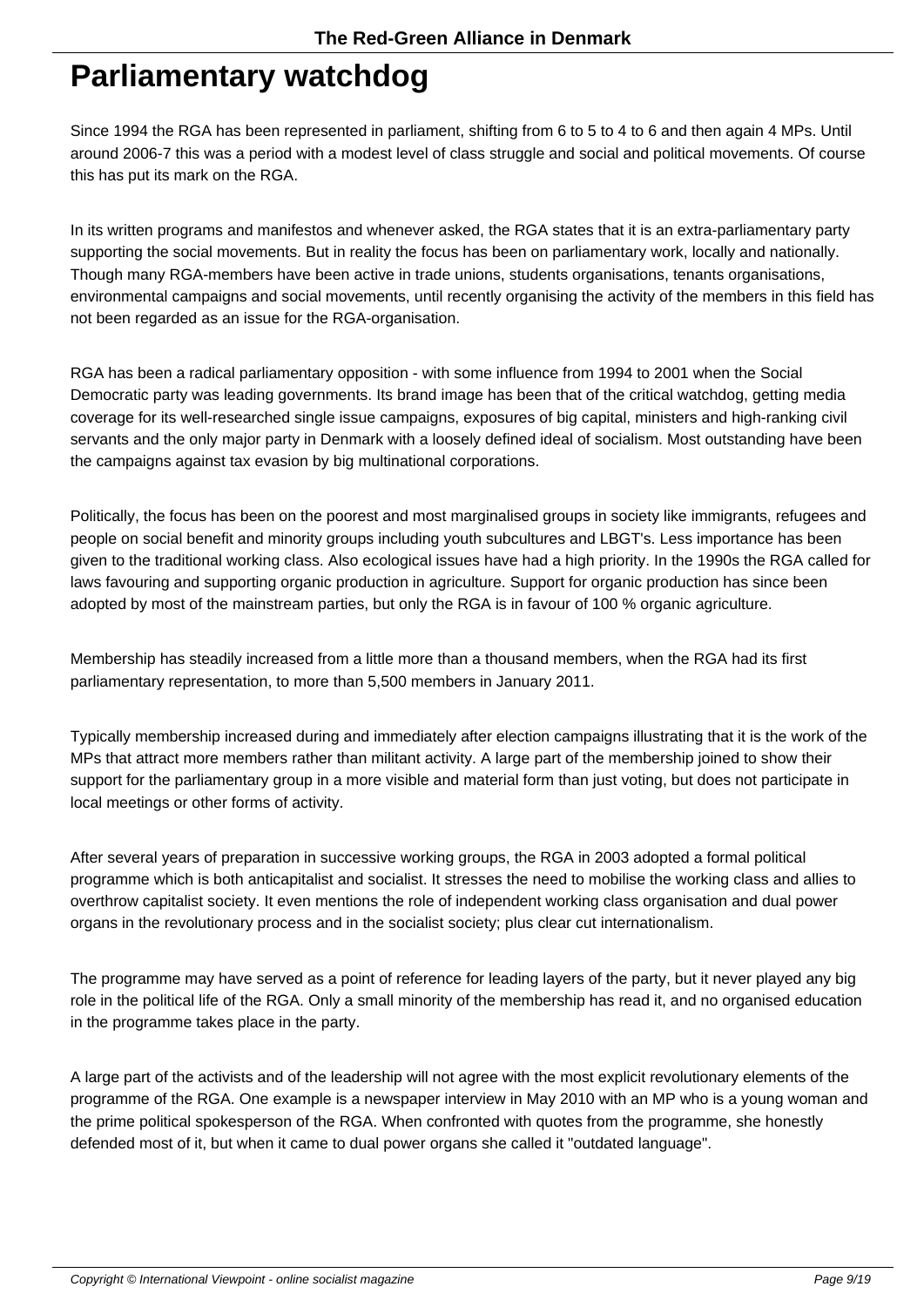### **A democratic and egalitarian culture - with some problems**

The internal life of the RGA has for better or worse been marked by the heritage of the left of the 1970s and 1980s with two important elements:

" The RGA is extremely democratic and egalitarian,

" There is no tradition for open confrontation of different strategic perspectives.

An internal democratic life was important for both Left Socialist Party and SAP, but also for the CP-group that entered the RGA as a reaction to their experience with bureaucratic centralism in the CP.

All issues are decided by the elected delegates at the annual National Conference. Written discussion is open to all members. All individual members can present a proposal for the National Conference and all members can speak at the conference, even if they are not elected delegates.

58 New Parties of the Left According to party statutes minorities can withdraw from the general election of the 25 members of the National Leadership and obtain the right to elect their own members proportionally, it they obtain at least four percent of delegates.

Before each National Conference a membership referendum is organised to establish which candidate the members want to head up the election lists. On the basis of the referendum one or more slates, distributing candidates in different constituencies, are presented to the National Conference, which then vote on these slates. In the Danish election system a small party can predict with a high level of certainty who will be elected if it is up to 10 MPs.

It has never been challenged that the elected National Leadership is "above" the RGA's parliamentary group. The MPs must follow the general political line of the National Conference and of the National Leadership, and the parliamentary group must present important and difficult questions for a decision by the National Leadership or the Executive Committee.

In early 2010 the parliamentary group voted to send a Danish war vessel to combat pirates off the coast of Somalia. RGA members protested against this decision. This matter was brought before the National Leadership which decided against the MPs who in turn accepted that they had been incorrect.

The egalitarian culture is reflected by the rules about staff, National Leadership and MPs.

Members of Parliament and staff members can only be in office in for a limited number of years. The details have changed over time, but the limit is between 7 and 11 years. Both former MPs and staff members can return to office only after two year break in another job.

They receive a salary fixed to the level of a qualified worker. For MPs, that means that they pay to the party the amount that their parliamentary salary exceeds this level.

Traditionally any tendency towards "the cult of the individual" has been opposed. Until recently election posters would not show pictures of the top candidates on the election list. Grassroots democracy sometimes develops into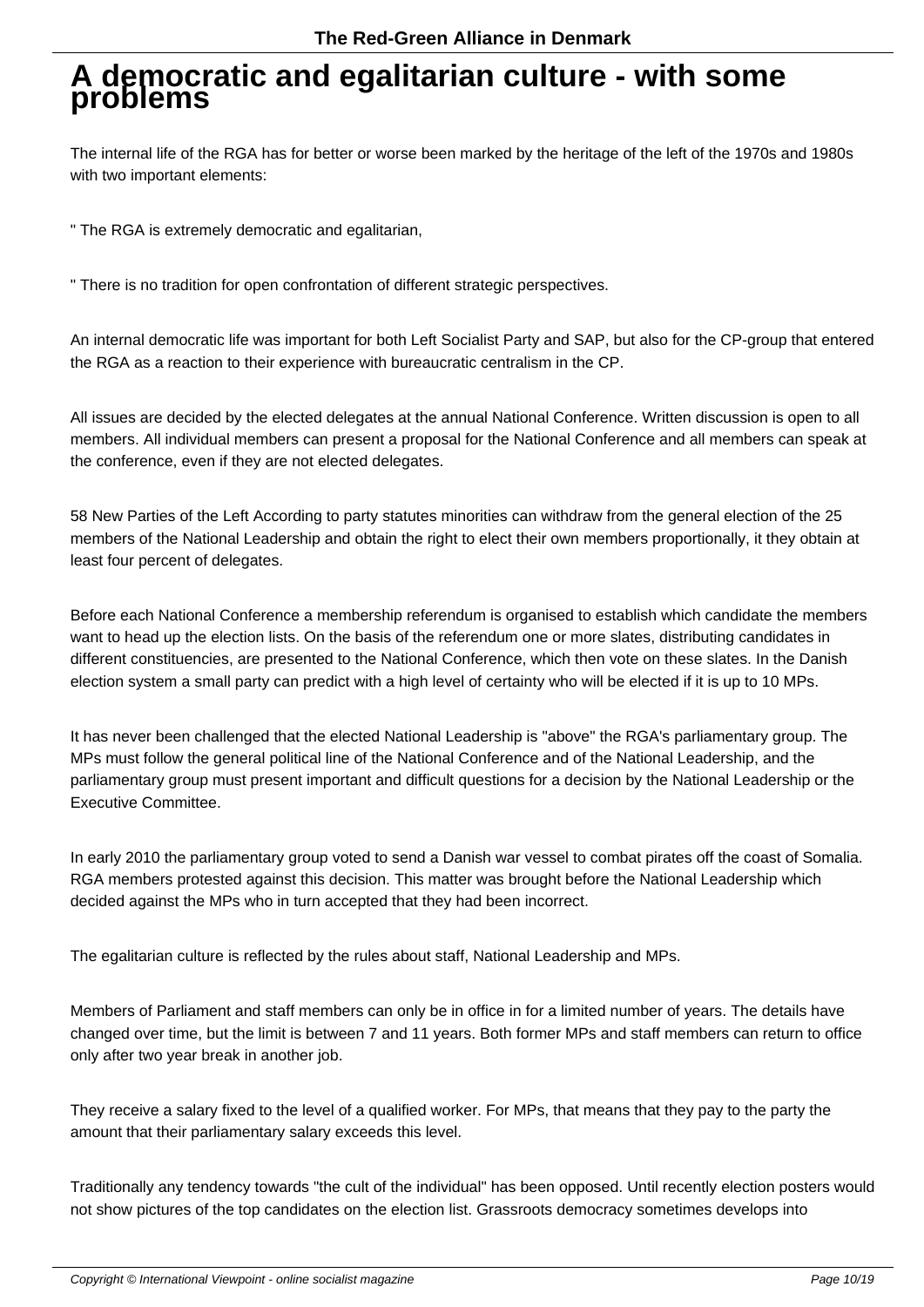extremes when for example national committees in charge of a certain area of work are not elected or appointed by the leadership but are free-for-all-members.

On the other hand the organisational culture of the RGA is in some ways not that democratic. Even though the membership has the right to vote on all major issues and elect delegates to National Conferences, they are often not presented with real strategic alternatives.

This is to a large degree a reaction to the sectarianism and factionalism of the Left of the 1960s, 70s and 80s. The RGA was established with a mood of "no more infighting". It certainly was necessary to downplay differences in the first years of the existence of RGA to avoid it all blowing up again.

The first group of six MPs took on themselves the responsibility of keeping the RGA together at almost any price. They decided that they would form a united bloc in public whatever their differences.

This was necessary since the media tried to portray the RGA as an unprincipled device to get into Parliament. Journalists looked for any sign of disagreement and predicted a quick dissolution of the RGA.

The consequence of this decision was that the parliamentary group, having a high degree of legitimacy in the party, presented itself as a bloc to the membership. However, this way of acting did reflect a real and deeply felt sentiment in the membership of wanting to avoid splits.

However necessary this was at the beginning, it has created problems. The party never succeeded in overcoming this "together-atany- price" sentiment, even when it was so well established that it could afford discussions and confrontation between different perspectives.

A tradition of open tendencies around issues that divide the membership and the leadership has never been developed. Instead informal cliques and groupings are formed on the basis of individual leaders and/or of former common activity in youth and student movements. At the same time important leaders usually strive to make a compromise between opposing perspectives inside the leadership, rather than bringing differences into an open democratic discussion among the membership.

Nevertheless, on a couple of occasions important debates on issues of principle have taken place in the RGA. In the second half of the 1990s, the parliamentary tactic was put to a test. The Social Democratic Party minority government had two options when they wanted their proposals adopted in Parliament: either make a deal to the right with one or both of the major bourgeois parties or make a deal to the left with the Socialist People's Party and RGA. The Socialist People's Party and RGA were invited to negotiate major economic packages. In a couple of instances the MPs from the RGA opted for participation in order to help pass important social measures, despite sections of the working class or the youth losing out. The issue of responsibility for bringing down a left government was raised.

It created some heated debate in and around the RGA, and this put a lot of media focus on the party. It is quite unusual in Denmark for MPs to ask their party leadership for advice. The National Leadership of the RGA vetoed a parliamentary deal which the party's 60 New Parties of the Left MPs accepted. The MPs returned to the negotiations with the government and had the critical parts of the proposals more or less removed, and a deal was made. The result was that the principle was maintained of voting in parliament for even the slightest progress and against even the least setback.

Over the years, the choice between being a working class party or a party whose purpose is to help the "weak" layers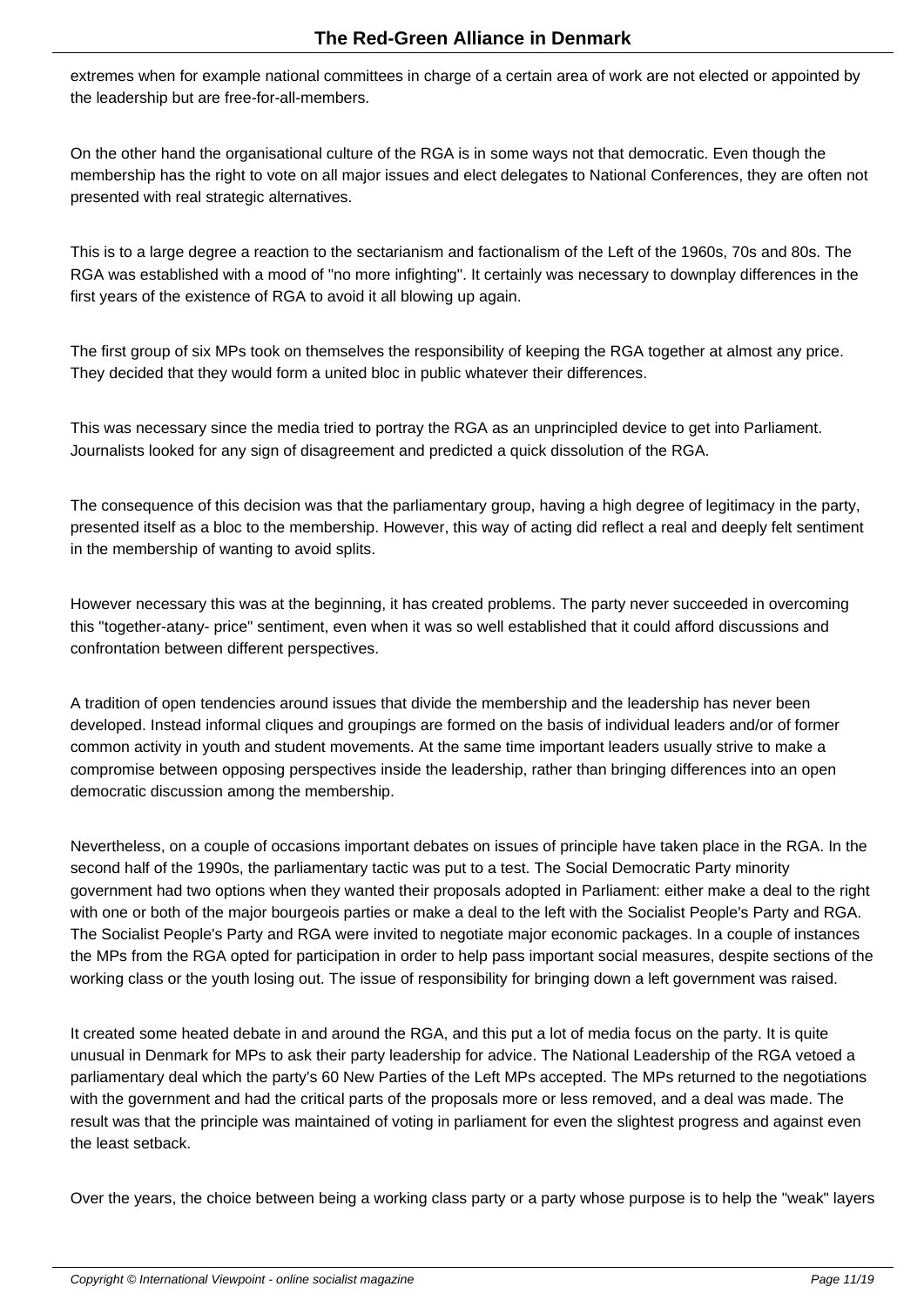of society has come up several times. This has interrelated with conflicts between sub-cultural layers wanting to realise utopian visions in the here and now, and traditional workers party and trade union layers wanting to promote the struggle on the basis of the material reality and the consciousness of the working class.

For some years this discussion revolved around the proposal of a Citizen's Wage. The proposal was that all citizens should receive a living wage from the state, regardless of being in a job, being available for a job or not, studying or not, young or old. Besides being criticised for being utopian, opponents argued that it would be impossible to mobilise the working class behind such a demand. It was also argued that with a Citizen's Wage, workers would have no objective interest in being part of the union run unemployment benefit scheme, and in that way it would undermine the high percentage of union membership in Denmark. In the end the Citizen's Wage proposal was rejected by the RGA at National Conference in the late 90s.

The fight against the EU has played a major role in the RGA since its beginning. Official policy has been to reject and fight the EU, but the founding parties had very different approaches to the issue.

SAP always tried to fight the EU on a class and internationalist basis, focusing on its pro-capital, pro-neoliberal and anti-democratic character. The CP was central in building and sustaining the crossparty, almost class-collaborationist Peoples Movement against the EU in 1972. In party publications, the CP resorted to very nationalist arguments about Danish self-determination and protecting Denmark against Germany. In the Left Socialist Party internationalist tendencies were in a majority but they co-existed with more nationalist currents on this issue.

In 2002 a formal discussion on these issues was organised because a layer of young activists and party leaders reacted to the self determination line of argument. They argued on the basis of internationalism and wanted to change the party program which includes the demand for a Danish withdrawal from the EU. A part of this layer moved towards a position of reform of the EU, wanting to change the EU into a tool for pan-European decision making.

The result of the debate was basically to maintain opposition to the EU and the demand for Danish withdrawal but with more stress on the character of the EU policies, such as that they are antiecological, anti-social, and anti-worker. This decision has been not seriously been challenged since then, one reason being probably that the Peoples Movement against the EU has moved in that direction, with a member of the RGA and of the Fourth International as an MEP and leading spokesperson.

In 2007 the biggest crisis yet of the RGA erupted when a young Muslim woman, Asmaa Abdol-Hamid, was presented in the internal RGA referendum to be a parliamentary candidate. She wore a religious headscarf (hijab) and she refused to shake hands with men.

Her share of the votes in the internal referendum were so high that she was entitled to a place on the slate, and in case of a successful election result, she could be elected.

This created a huge media interest and protests inside the party. The reasons for this were numerous. A small minority claimed that the RGA is an anti-religious party and that the party should not have candidates that promote their religion visibly. A much larger group reacted because in her statements to the media she was ambiguous on democratic rights, equality of the sexes, the death penalty and Sharia law in general. Furthermore, the opposition against her was due to the fact that she was a fairly new member of the party and her political statements did not go beyond the traditional social attitudes of reformist politicians.

On the other hand a large minority of the party saw the opposition against Asmaa as Islamophobic, which was true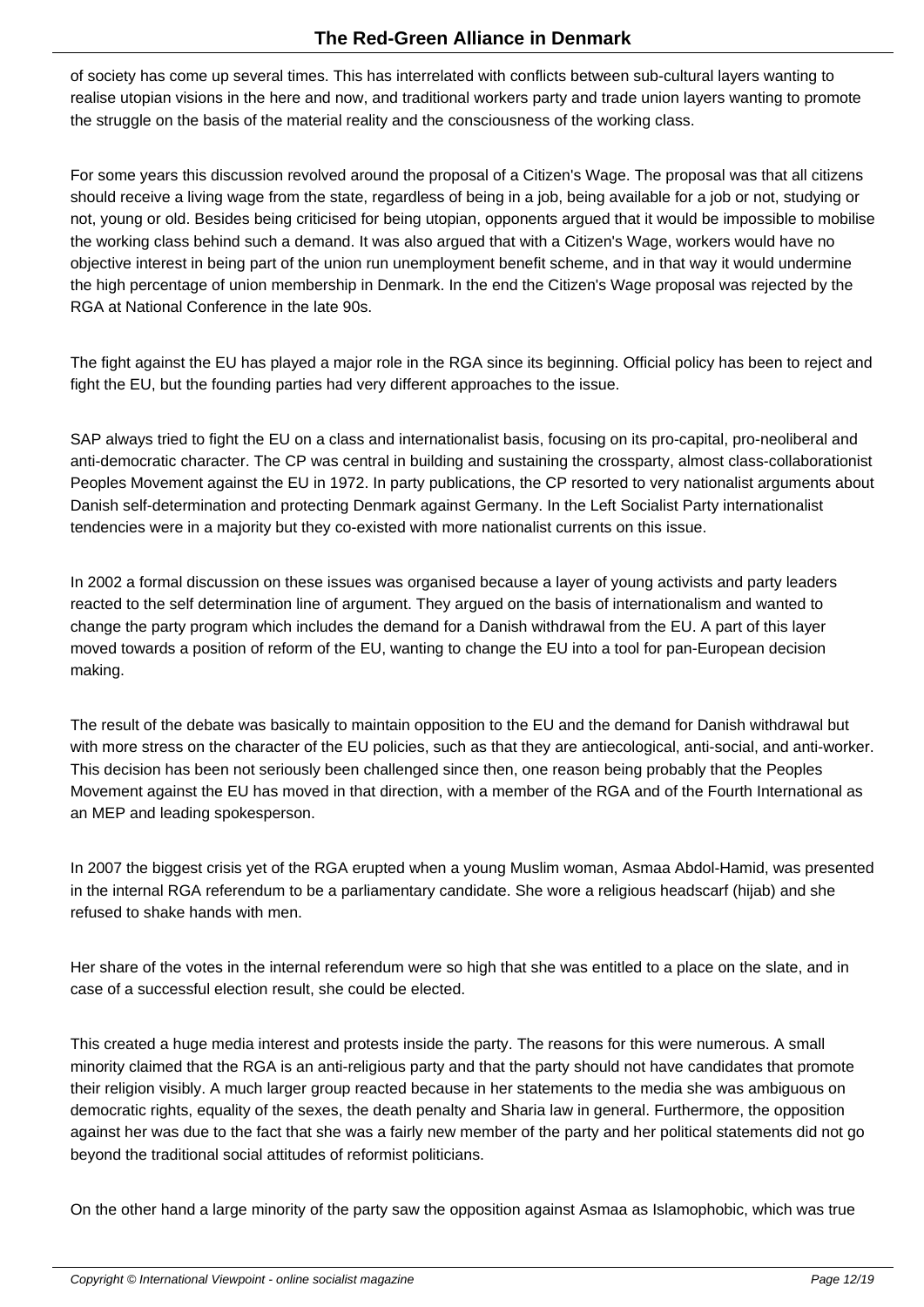for much of the campaign outside the party but not so much inside the RGA.

This minority fiercely defended her, and her position on the slate.

In the end, she obtained a position on the list that made her a substitute for one of the MPs. The candidacy of Asmaa no doubt was one of several reasons for a bad election result, reducing the number of RGA MPs from six down to four. It also left the party in a crisis which was overcome a year later. But it was only in 2010, that support in opinion polls for the RGA recovered and went up from around 2% (4 MPs) to 2.5 and still increasing at the time of writing.

Asmaa has not been a candidate in the internal referendum since, but she is still a member and participated actively in the May 2010 National Conference.

### **The political change of the late 2000s**

Since 2001 Denmark has had a government composed of the two major bourgeois parties with support from a rightwing xenophobic party, the Danish Peoples Party. They have implemented neo-liberal policies without head-on confrontations with the working class and 62 New Parties of the Left the trade unions. They have mostly attacked the marginalised groups.

Their liberalisation has been sneaking, undermining public welfare and obviously favouring the ruling class and the richest layers of society.

In 2006-8 this process provoked local protests and strikes and national demonstrations against the government, but without the characteristics of an organised movement. National demonstrations were called by trade unions, students' organisations and opposition parties. Related to this movement was a national strike of public sector workers for a better national contract, and some students' mobilisations against cuts.

With no democratic structure and a very weak left presence in the unions, the Social Democratic Party and the union leadership were able to stop actions when the demands and the demonstrations went beyond their collaborationist policies. At the same time a militant youth movement was very visible in the streets of Copenhagen. This movement sometimes isolated itself from broader layers because of its anarchist methods, violent fights with police, the burning of cars and smashing of shops. On other occasions, they gained very broad sympathy.

In comparison with other countries the anti-war movement was weak in Denmark, though a couple of big demonstrations took place at the beginning of the war in Iraq. Smaller mobilisations against racism and in support of asylum seekers have taken place.

Finally there was the very big December 2009 demonstration at the time of the Copenhagen intergovernmental summit on climate change.

Compared to the previous period there has been a real and manifest growth of mobilisation, though still modest in size in comparison to some other European countries. It has not resulted in more permanent working class or popular organisation, neither is there any organised opposition within the trade unions. A contract negotiation for the private sector in 2010 resulted in setbacks for the workers, but it was not met with any active opposition from the left.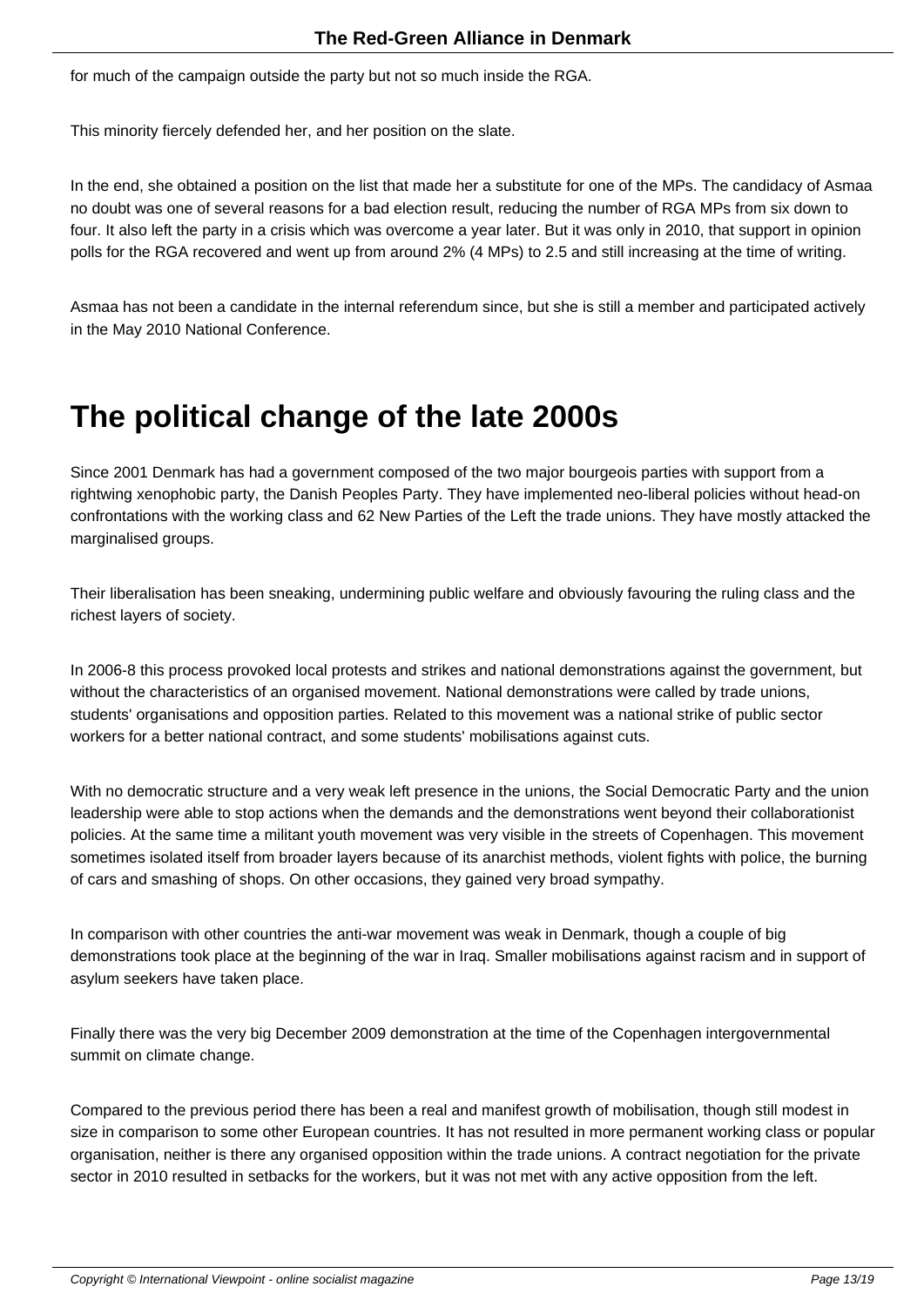Nevertheless there is an upward trend in mobilisations which is closely interrelated with an important left wing shift in opinion polls.

The Socialist People's Party grew enormously while the Social Democratic Party and the RGA stagnated or grew a little. Although the growth of the Socialist People's Party came at a time when the party was moving politically to the right, the overall tendency is markedly to the left in Danish politics. This leftward process had not peaked when elections were called in 2007, so the right wing government survived. Recently (second half of 2010) the Socialist People's Party have lost momentum and the Social Democratic Party and the RGA have increased their support proportionally.

The economic crisis which has made it impossible for the bourgeois government to implement rightwing liberal policies without attacking the core parts of the working class has also pushed things to the left. The Social Democratic Party and the Socialist People's Party are openly aiming at taking government after next election, and the majority of the working class is looking forward to a change of government with some expectations of improvement although they are not clearly articulated and vary from one sector to another.

## **The reaction of the Red-Green Alliance to the new period**

The party leadership and parliamentary group have fully supported the movements which have developed during this last period. Lots of RGA members have participated at leadership and grassroots levels.

But the level of party involvement has been marked by a general low level of activism in the party, the low level of political education, the lack of well-founded understanding of, and even conscious hostility to, the party's role in organised and developing social movements.

Faced with a new period and new challenges to the RGA, the many years without strategic debates and the fear of political conflict have created problems. It has made it difficult for the RGA to adapt to the new situation fully.

On the one hand the crisis and the mobilisations have helped to shift more members in the direction of an organising, interventionist and activist party.

The first visible internal reaction happened in 2008 when a group of activists and leaders from students', young workers' and other youth movements tried to initiate a discussion about what kind of party the RGA should be. They contrasted the class party with the party of the minorities and the parliamentary watchdog. To a great extent this was a reaction to the party profile in the 2007 elections - and the poor results achieved.

The criticisms of this group provoked much debate and had a positive effect on party priorities.

The positive effects were partly negated because the group ignored the demands of immigrants, asylum-seekers, LBGT's and so on and tended to define the working class as all-white-and-male instead of a working class of both sexes and all ethnic backgrounds.

Also they were marked by a very top-down leadership culture in the 64 New Parties of the Left students' and trade union youth organisations where they gained their political experience.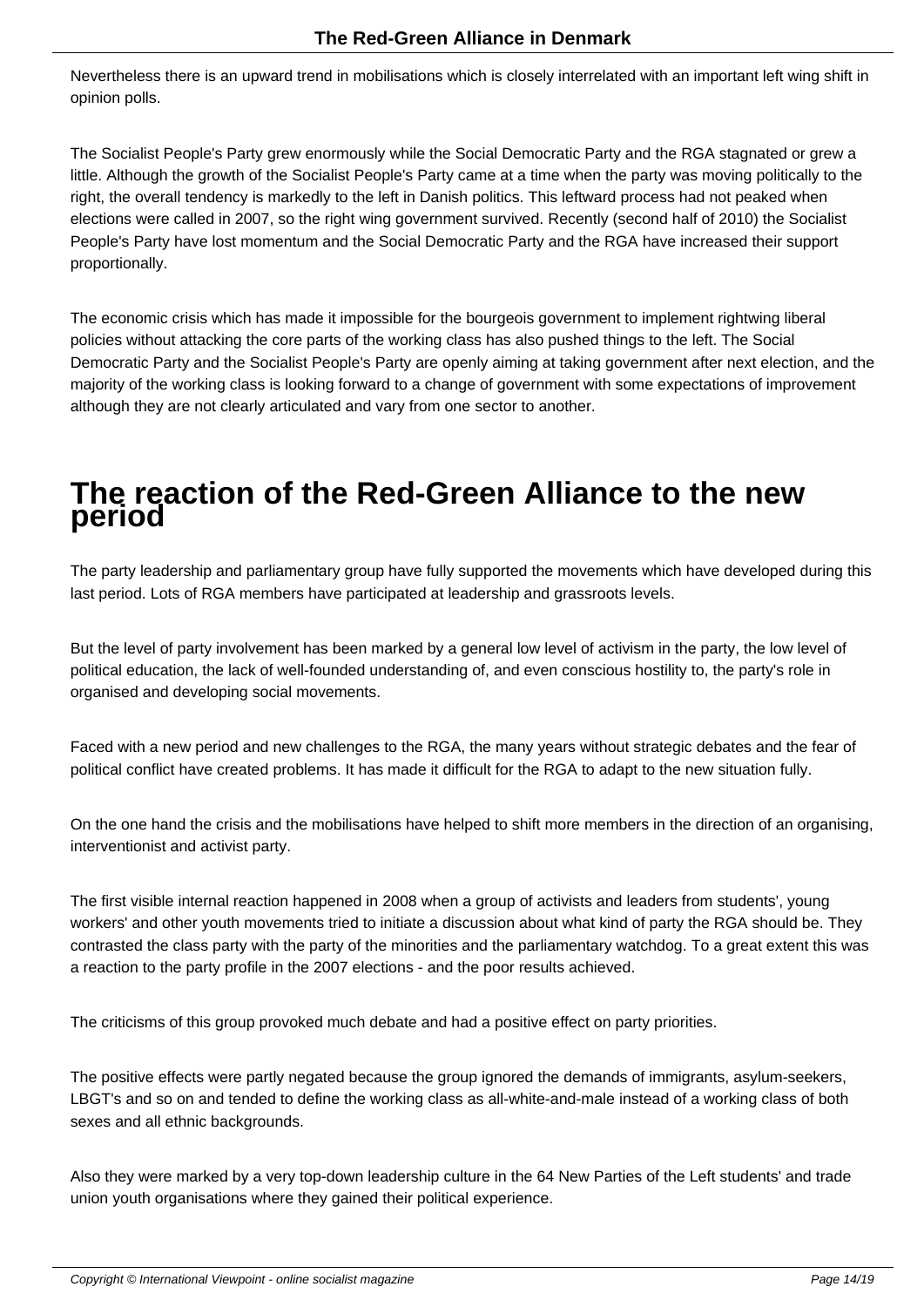This informal group helped introduce the idea of organising party members according to workplace, trade unions and branches and have been involved in the slow implementation of this policy.

This is an issue that SAP members promoted for many years. Though the adoption of that line of party building is an important step forward, problems still remain. Among the party members actively building these interventionist structures, approaches differ:

" Is it primarily for RGA members who are shop stewards, elected trade unionists or trade union employees, or is it basically an organisation of all party members in a particular workplace or trade union?

" is the task for these structures only to support traditional trade union activities or are they also structures to organise the dissemination of party policy in work places and trade unions?

" Here, like in other areas, there is an evident gap between adoption of a decision and the implementation of that same decision.

The reason that some narrow conceptions of party work exist in broad layers of the party is because of very limited working class mobilisation over the last 15-20 years. This in turn resulted in no organised left wing activities at a grassroots level in the trade unions.

RGA and other left wing workers were divided into two main groups: the majority who ignored the trade unions as a field of activity and the minority who ended up in elected positions or as employees of the unions. While remaining socialists of conviction they were not free of influence from bureaucratic ways of working. At the same time the layer of young activists wanting to organise trade union activity got most of their experience from organisations of students and young workers where they held leadership responsibility. Another informal group around some party staff members has developed quite another party-building strategy, focusing on a professional communication strategy for the parliamentary work and tending to ignore party members as the most important lever for party decision making, for promoting party policy and for mobilisations. This, too, is a result of decades of left wing activities that are not rooted in mass movements, but focussed on parliamentary activity and media debates.

The first reactions of the RGA to the economic crisis were weak and ambiguous. On the issue of bank saving support packages there was no doubt. The RGA clearly opposed these, and the thrust of the demands was that the rich must bear the burden of the crisis.

On the other hand the RGA explanation of the crisis focussed on greed and a financial sector out of control. Likewise, most of the proposals from MPs for political responses to the crisis were kept inside the framework of a Keynesian understanding.

Left wing forces, among them SAP members, criticized this and succeeded in changing party analysis of the crisis, but are still struggling with the task of developing anticapitalist political answers that can mobilise the working class and its allies.

The most unfortunate result of many years of focusing on parliamentary activity is the development of a right wing tendency in the group of RGA councillors in Copenhagen. The local council system in Copenhagen, capital of Denmark, differs from most other municipal councils in Denmark. In most cities, between 15 and 31 councillors are elected every four years, and they in turn elect one mayor.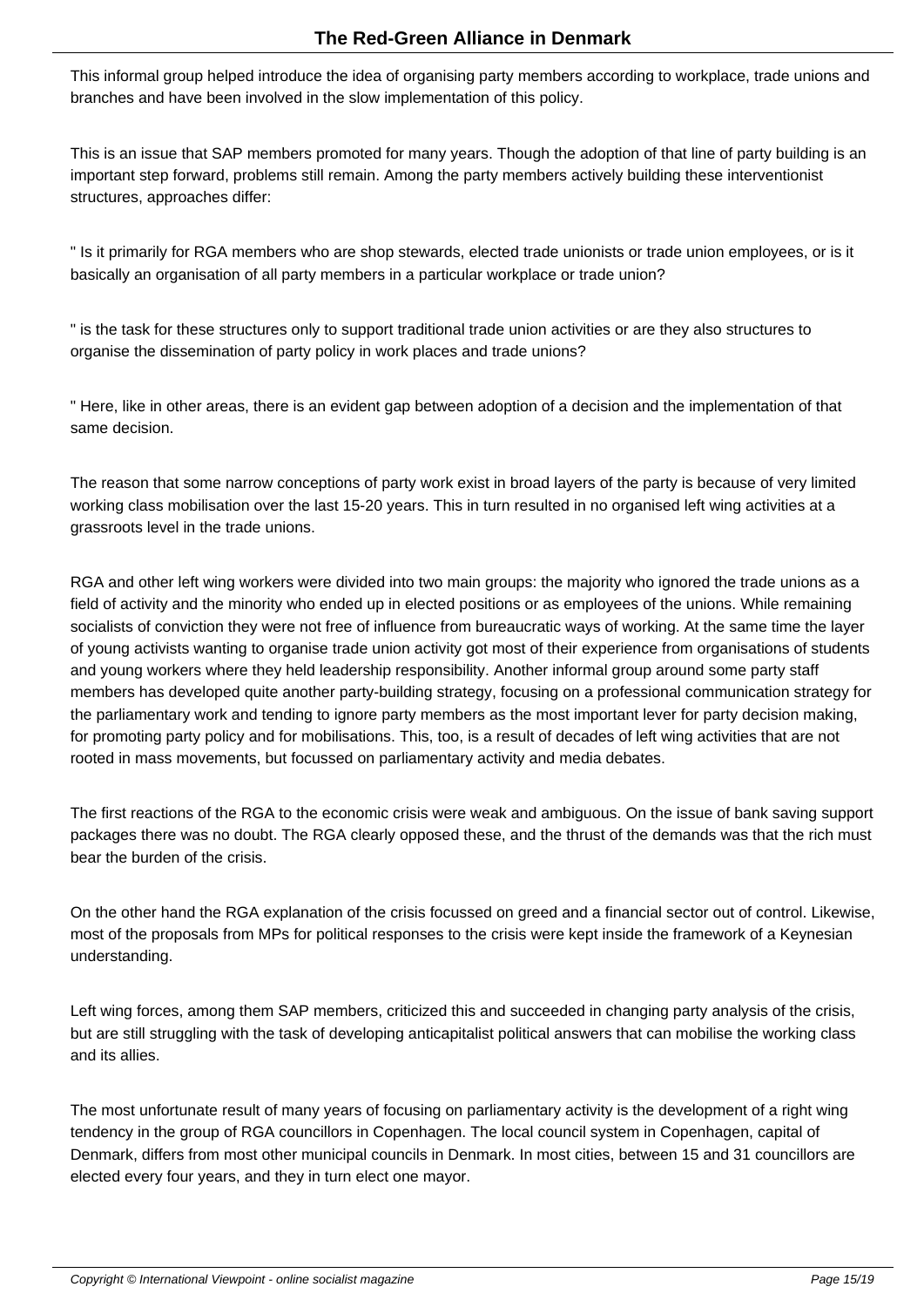In Copenhagen the council elects a kind of "prime mayor" plus 5 or 6 other mayors. Each Copenhagen mayor has special administrative responsibilities: schools, social welfare, environmental issues, etc. They are elected by the council proportionally to the number of councillors from each party. The RGA is the third largest party in Copenhagen and is entitled to one mayor.

Without openly confronting the RGA parliamentary principle of supporting all progressive measures and opposing any drawbacks, the RGA mayor and the group of councillors have defined their task as to have influence and get results, even results in the sense of the lesser evil. They argue that the RGA must show that "we" can manage the Copenhagen economy to the benefit of the people, disregarding the constraints not only of capitalism but also the narrow government limits to local decision making. This parliamentary strategy pushes them towards the lesser-evil policy.

This has led to the RGA supporting cutbacks of municipal administration workers and day care centres with the result that parents and workers demonstrated against a council budget deal that the RGA supported. Fortunately, faced with the demonstrations, the RGA backtracked and pulled out of the political deal a week before local elections. The consequence was that the RGA grew in standing in the opinions polls after losing support for weeks.

#### **The economic crisis and the perspective of a new government**

If the Social Democratic Party and the Socialist People's Party form a coalition government after the next election, as expected, it will be the first time in Danish history (apart from the exceptional post World 66 New Parties of the Left War II circumstances) that a party to the left of social democracy is part of a government.

For a large section of the working class this will raise hopes for changes and improvements in living standards and public services.

But with two reformist parties governing in the middle of a severe economic crisis they are bound to be disappointed by the policies of these two parties if nothing else happens outside parliament.

The tasks of an anticapitalist party in that situation are at least threefold:

" to campaign in trade unions, student organisations, environmental movements, local communities and other movements to place demands on the two parties, to mobilise popular pressure on a new government, behind demands for a policy of social and ecological improvements and of solidarity

" to use the parliamentary platform to transmit this pressure from the working class and its allies and make it difficult for the two reformist parties to collaborate to the right

" to present and make propaganda for those anticapitalist solutions to the economic and ecological crisis that the new government refuse to implement in the name of class collaboration.

These tasks have not been totally clear to the majority of the RGA membership or to the majority of its leadership, and they still are not, though texts that point in this direction were adopted at the latest National Conference.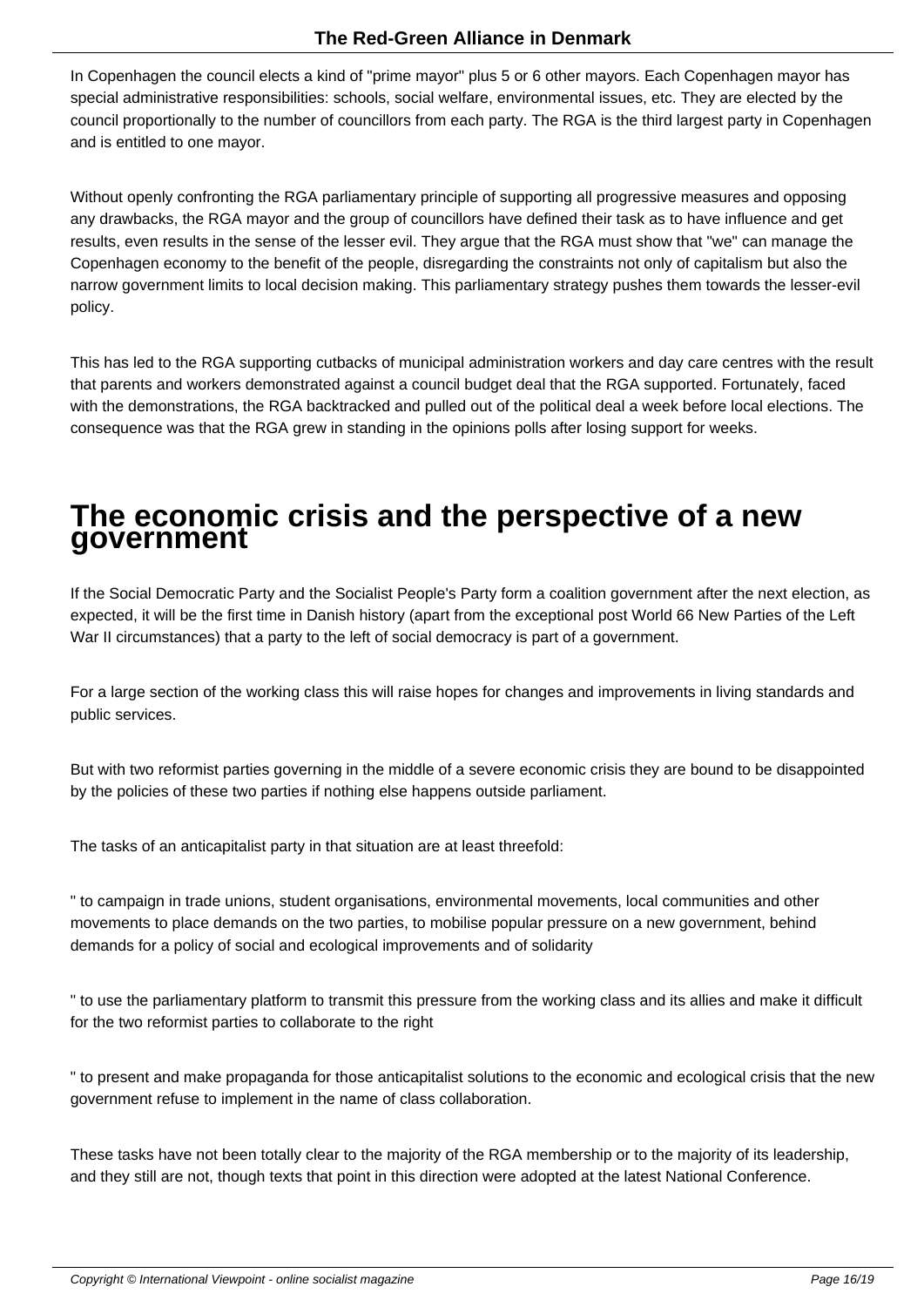Tendencies to accommodate to the reformist parties have evolved. Leaders argue that it is paramount that the voters see us as part of the new majority - or else they will not vote for us. Sometimes they argue that we must not be seen as responsible for bringing down a Social Democratic Party/Socialist People's Party government. In itself this is not wrong, but some leaders have argued against attempts to promote the anticapitalist policies of the RGA, and some leaders have been ambiguous in their defence of the traditional RGA parliamentary principles, focusing instead on the necessity to avoid the fall of reformist party government.

These tendencies in a part of the leadership are also supported by sections of the party youth. This is a generation that has only been politically active under the reign of an openly bourgeois government.

They have never experienced a Social Democratic Party led government. This makes them naiÅNve towards what improvements the reformists will implement by themselves without any extraparliamentary pressure. They tend to focus on the pressure that RGA MPs can bring to bear on a new government by way of clever negotiation techniques and refusal to vote for government proposals.

They don't realise that a Social Democratic Party/Socialist People's Party government will have no problems in making parliamentary deals with the right, if the two parties think they can do this without being punished by their members, the trade unions and the voters.

If a Social Democratic Party/Socialist People's Party government takes power, enormous possibilities will exist for the RGA. We may get the chance of being part of social and political mobilisations in support of demands for a new government. At the same time we will get the opportunity to make the difference between reformism and anti-capitalism visible to new layers of the working class and of the youth. The RGA can help this education process both by being at the forefront of all movements when Social Democratic and Socialist People's Party-leaders retreat and by presenting an anticapitalist program of action that combines day-to-day demands of the working class with radical reforms that break with the framework of capitalism.

But such a situation also presents dangers. The pressure of adaptation will be great, for example if the RGA wishes to avoid political responsibility for the fall of a Social-Democratic government, no matter what the reasons.

Taking into the consideration the non-militant character of the membership and the lack of political education it would be irresponsible to disregard the risk of adaptation to reformism, like the majority of the Copenhagen local councillors. This would seriously compromise the hitherto parliamentary principle of the RGA making it part of the failure of a reformist government and part of the disappointment and disillusion instead of a pole of attraction for workers and youth who are disappointed by the Social Democratic Party and the Socialist People's Party.

Debates are going on about these issues. After the May 2010 National Conference the balance is tipping towards the perspective of social mobilisation, against adaptation and for anti-capitalism. The final outcome will depend both of the level of struggles and the political debates inside the RGA.

### **Evolving SAP perspective for the RGA**

The SAP was one of the founding parties of the RGA. SAP members have been actively building the RGA ever since its foundation. In that way SAP has been a part of the life and development of the RGA.

Consequently SAP has developed its analysis of the RGA and its strategy and tactics over the years. This has been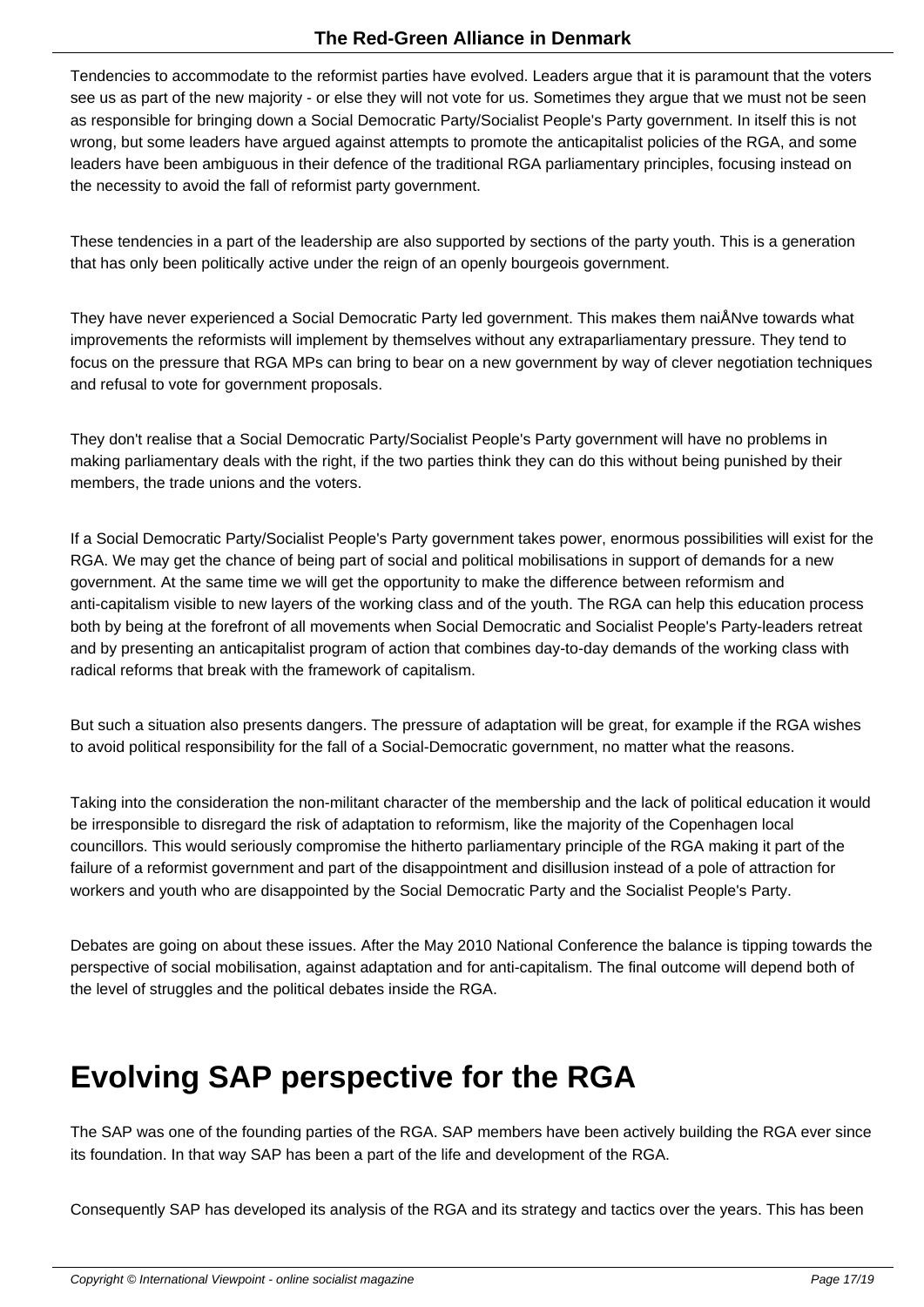done openly in resolutions from National Conferences and the National Leadership 68 New Parties of the Left of the SAP, even in the weekly political statements from the Executive Committee of SAP.

At the time of the creation of the RGA, the SAP supported the model of an electoral collaboration that could also develop common campaign activities and action. We insisted on special rights for the founding parties, and we were reluctant to give these up. We were afraid of losing control and being caught in a right-wing drift of the new organisation. In addition, veto rights for the founding parties could help avoid a split with the CP which felt especially insecure among its new partners.

When the numbers of non-aligned members grew, they naturally insisted in establishing the RGA as an ordinary member-led organisation. They were supported by the Left Socialist Party, and finally the SAP and the CP accepted this.

This development, combined with parliamentary representation, forced the RGA to take positions on more and more issues. The demand for a strategic political program began to appear.

Members of SAP engaged in the debates on what political positions to take - and in the work of developing a strategic program.

But all the time we stressed that the RGA should not adapt strategic positions that might jeopardise the unity of the existing forces. For a long period we worked from the perspective of preserving such a broad unity and at the same time working for a revolutionary regroupment inside the RGA- with parts of the Left Socialist Party in our mind. At the same time we gradually tried to introduce the notion of the RGA as a mobilising force in social struggles and movements.

In 1999 a National Conference of the SAP took stock of the reality that the RGA now was a political party in the ordinary Danish sense of that word. A resolution stated that "Red-Green Alliance is not a revolutionary party in the classical Leninist sense (based on democratic centralism, with a developed program for a socialist revolution, etc.), and we do not consider it desirable to try to enforce a development in this direction. Neither the subjective, nor the objective conditions for such a development are present at the moment." But signifying a new SAP-perspective we wrote: "At this stage of development of the Red-Green Alliance we can merely note that there is no pre-set limit as to how far the Red-Green Alliance might develop towards an actual revolutionary party. But, on the other hand, the work of SAP inside the Red-Green Alliance has such a policy as its guiding line." As a consequence of this 1999 analysis we decided to channel future public political activities through the RGA and through the youth organisation collaborating with the RGA. This meant that the SAP from then on has not engaged as a party in organising demonstrations, that we have not organised interventions of the SAP in unions and social movements and that only in exceptional circumstances have we distributed leaflets independently of the RGA.

This kind of work we have done, if at all possible, as members of the RGA.

The SAP, nevertheless, has continued to publish a monthly magazine, to organise our annual public educational seminar and the occasional public meetings.

In 2006 we confirmed and consolidated this perspective for our work in the RGA and even took it a bit further. In a National Conference resolution we wrote: "The RGA can therefore be the necessary organised socialist force in today's struggles, in tomorrow's struggles and in the socialist revolution; the organisation that can meet the tasks we have described in this text. This is what we wish to build Enhedslisten as, this is what we want Enhedslisten to become, and this is what we need!" We analysed the weak points of the RGA and the qualities that the SAP can